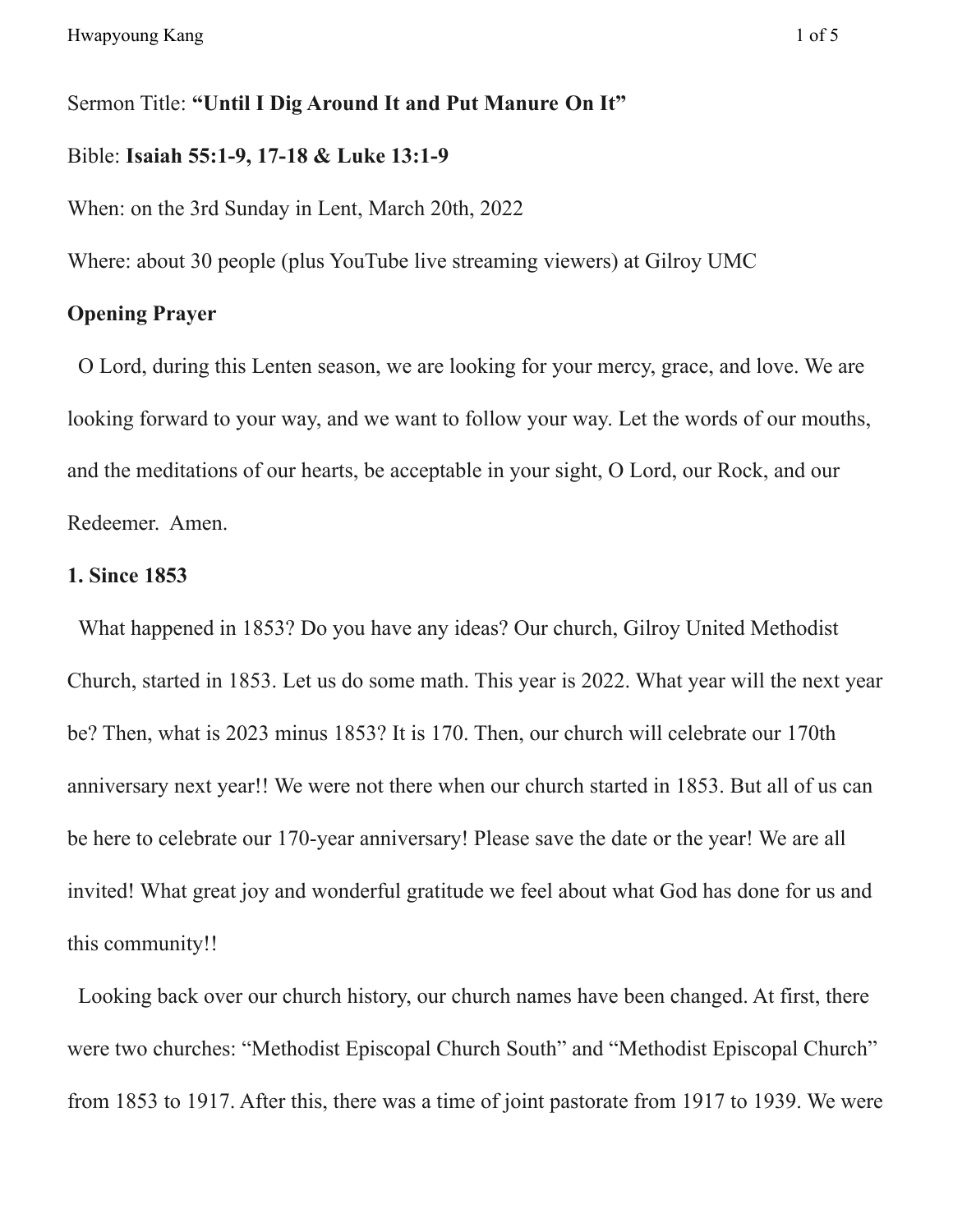Hwapyoung Kang 2 of 5

Gilroy Methodist Church from 1939 to 1968. Since 1968, we have been Gilroy United Methodist Church. There have been many pastors, and more church members in our history. In 2022, we are here as a church! And next year, we will celebrate the 170-year anniversary!!

### **2. God's Thoughts and Ways**

During this Pandemic, we all are struggling, and thankfully, we are still able to be the church even during this challenging time. After I was first appointed to this church in July 2018, there have been many changes and memories. We have had to say good-bye or see you soon in heaven to a number of our beloved church members and friends. Sometimes, when I look at the pews where they once sat, I recall their eye contact, smiles, and voices. They were beautiful singers. We accepted our new church members to our church, on our faith journeys, and into our lives. We welcome our visitors, because Jesus loves them as they are. We smile at each other, and we cry for each other. We have shared with each other good times and bad. It is the life of the faith community. I am so thankful to be a part of this church and your lives.

Even for these 4 short years, we have shared our joys and sorrows. Even before I came to this church, most of us were part of our church. Some church members were baptized in this church. Have you smiled because of the church? Have you sweated for this church? Have you cried, because of the church? I believe that you have more stories: good and bad, joyful and sad.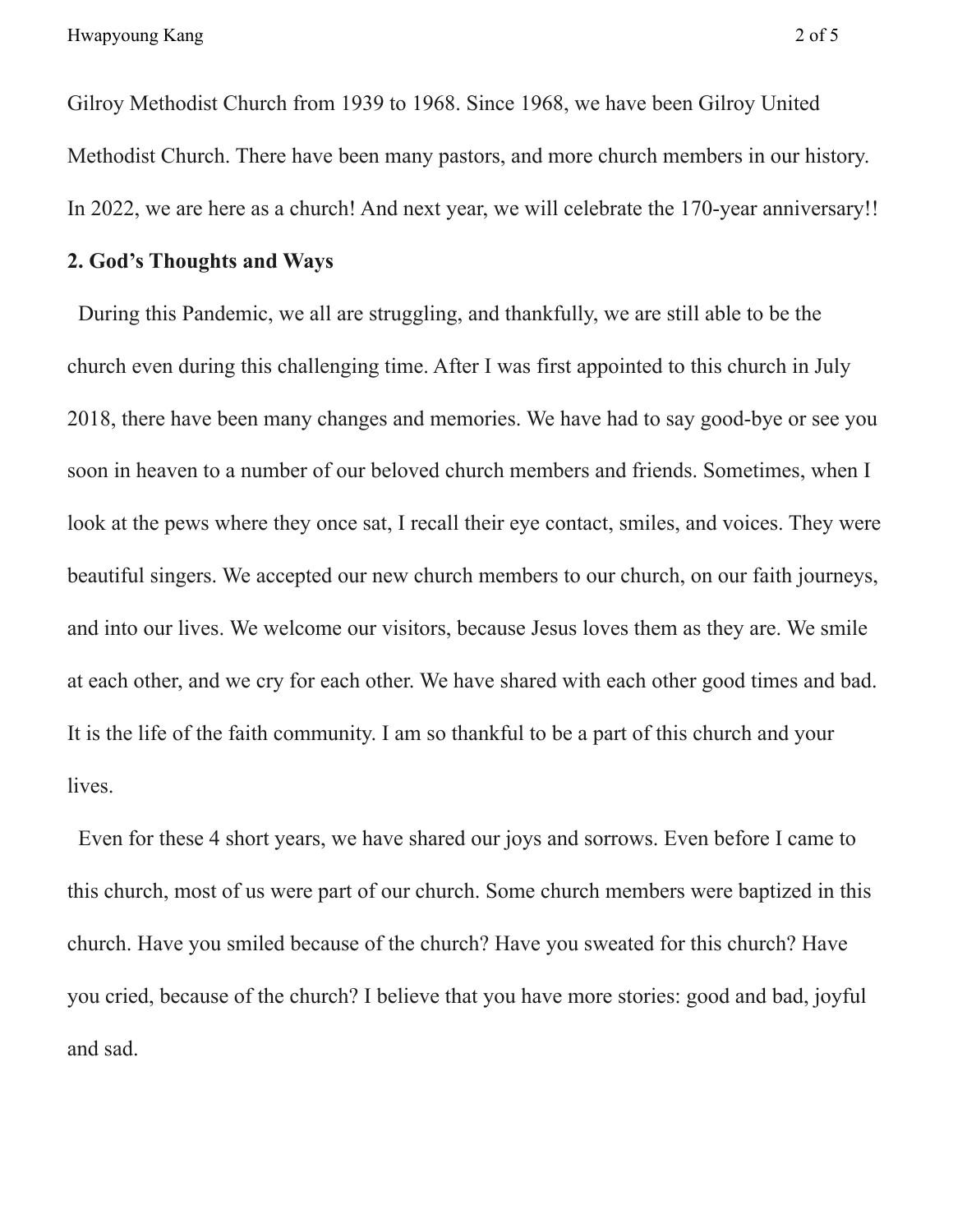Can you imagine 169 years? There must be a lot of stories. I would like to share some examples. I learned that there was a fire on Sunday morning, November 13th, 1938. The whole church building was burned down at that time. Our former church members and many Gilroy-ans built these new church buildings. This COVID-19 Pandemic was not the first one. When there was the 1918 influenza pandemic, our church became a hospital. When there was a smallpox epidemic in 1868, the Presbyterians and the Methodists worked together beyond their denominations. Our church got through many difficulties together.

I cannot help but think of God's protection and presence upon our church. God does not guarantee any pain-free world. God does not guarantee any suffering-free or challenge-free church. What God promises to us is to be with us, in our joys and in our sufferings. And sometimes, we cannot know, and we cannot understand God's thoughts and ways. Just as we read from the scripture reading of Isaiah, God's thoughts and God's ways are higher than our thoughts and ways. That's because we are human and because God is God. We pray not only in spirit but also in body, and we are humble before God's mystery, God's thoughts and ways, even when we cannot understand.

## **3. Prayer For Our UMC and Our Cal-Nev Annual Conference**

Please pray for our denomination, the United Methodist Church, and our Cal-Nev Annual Conference. It seems like the 2020 General Conference is going to be postponed again into 2024, because many delegates from all over the world cannot access vaccines, and they have visa issue problems. Recently, I shared an announcement from the Western Jurisdiction that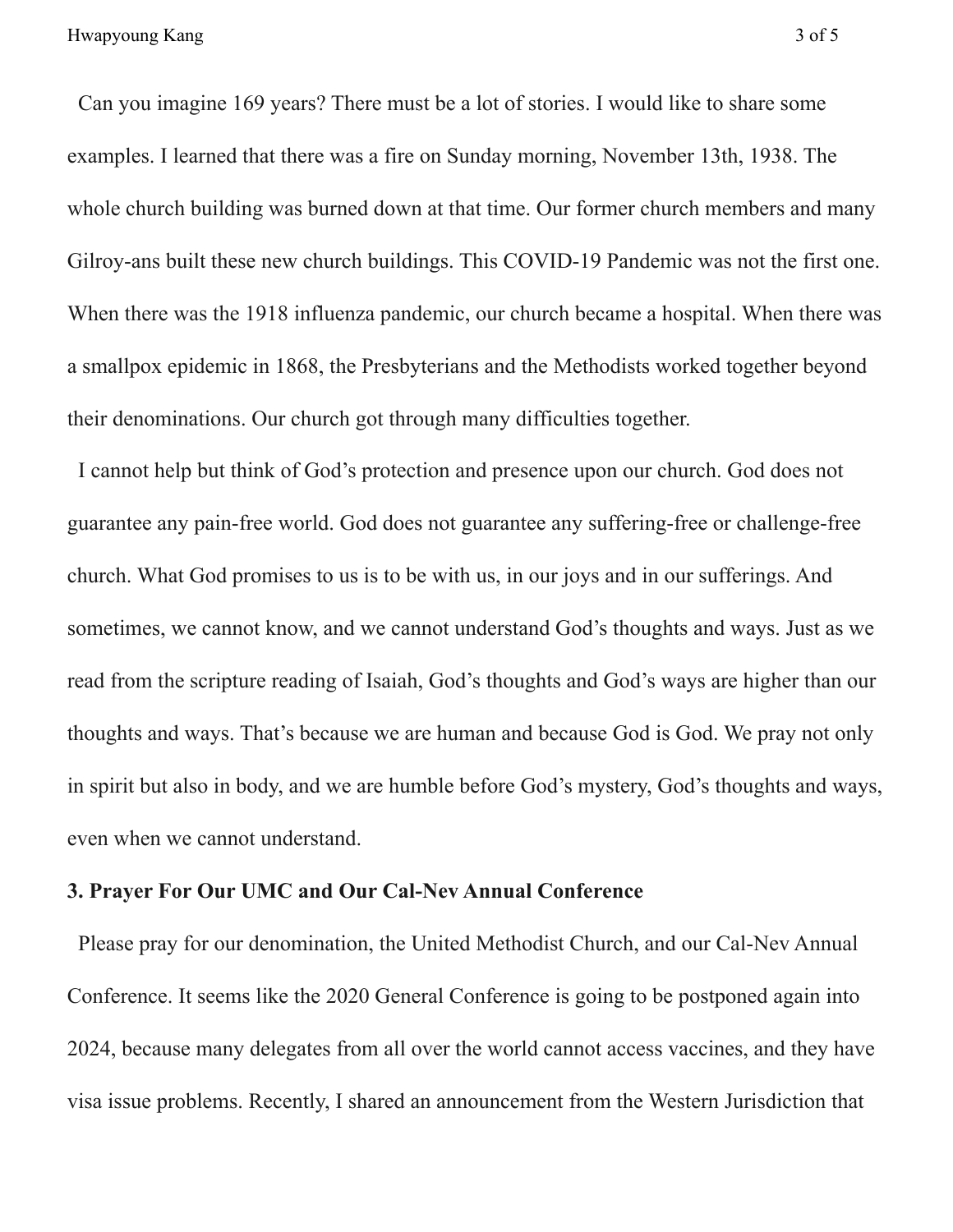our Bishop Minerva Carcaño has been placed on leave for 60 days from episcopal responsibilities following two complaints. And I also shared a pastoral letter from the interim Bishop Sally Dyck. This is a paragraph from the pastoral letter: "This is an emotionally charged time for everyone. It's such a turbulent time in our world and church with the war in Ukraine, pandemic fatigue and loss, racism in our communities and churches, climate change that directly impacts California and Nevada, and the upheaval in The United Methodist Church as some churches seek to separate from the denomination. We're all exhausted and each one of us carries heavy burdens in our personal, professional and church lives. But the Holy Spirit will empower and strengthen us as we remain faithful to our calling."

We wish there were no more challenges. We wish there were no more pandemics. But, challenges and uncertainty are parts of our lives. Perhaps, that's why this world, our church, and our denomination needs our prayers. Even when we cannot understand, and even during challenges and sufferings, we can follow God's thoughts and God's ways, just like our former church members did.

#### **4. Until I Dig Around It and Put Manure On It**

In today's Gospel reading of Luke, Jesus shared a parable. The fig tree did not have any fruit for three years. So, the owner told the gardener to cut it down. And I love the gardener's response, "Sir, let it alone for one more year, until I dig around it and put manure on it." The gardener does not lose the hope for the fig tree. The gardener does not hesitate to give it a second chance. The gardener is not afraid of the sweat equity of digging and enduring the